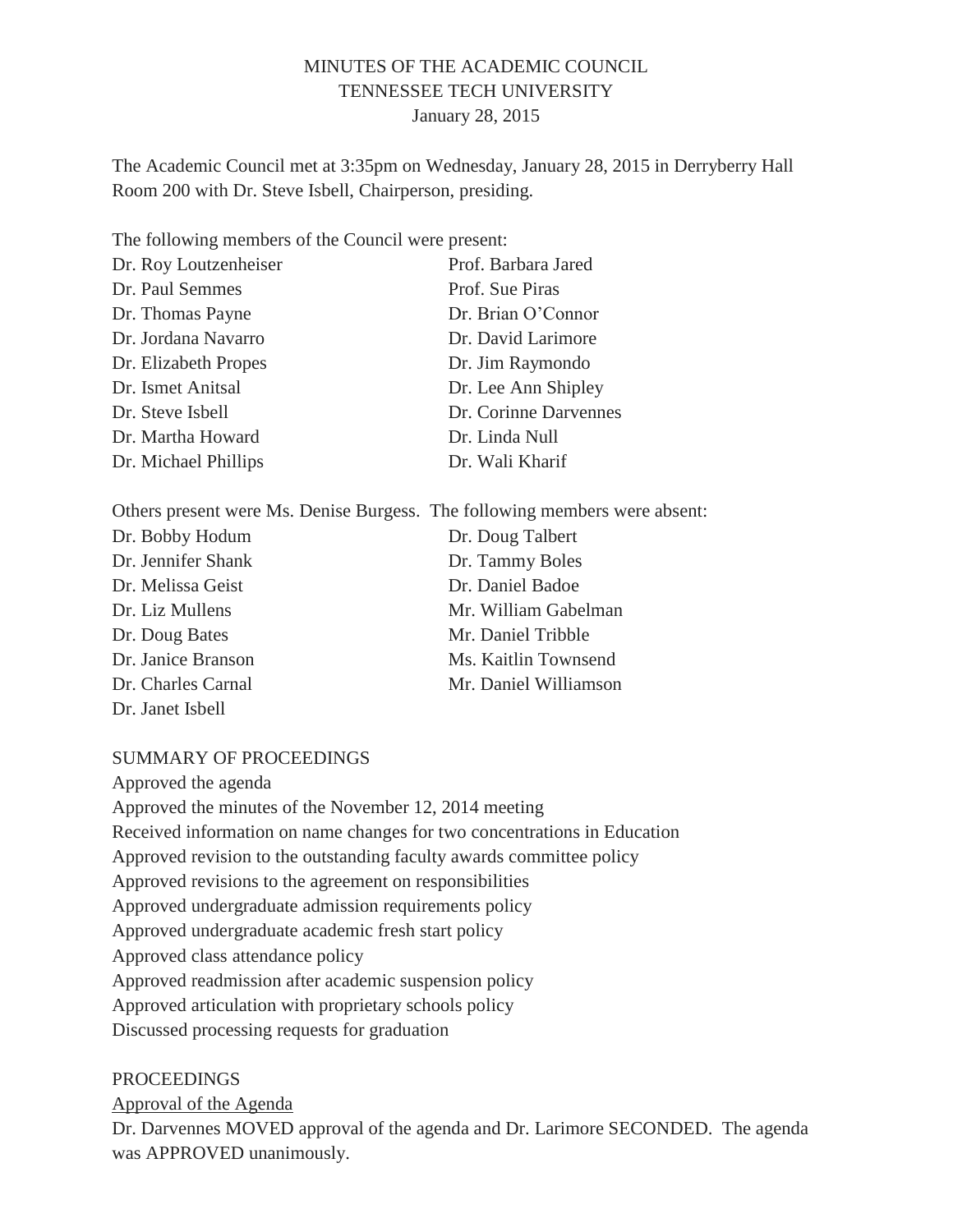# Approval of the Minutes of the November 12, 2014 Meeting

Dr. Darvennes MOVED approval of the minutes and Dr. Larimore SECONDED. The minutes were APPROVED unanimously.

## Name Change for Two Concentrations in Education

Dr. Martha Howard spoke in the absence of Dr. Jeremy Wendt. The Special Education-SE Interventionist K-5 degree concentration was changed to Special Education-SE Interventionist K-8 due to changes in the State Department of Education associated state licensure area and the respective licensure exam. The B.S. program in *Child and Family Studies* with concentration in Early Childhood/Special Education, PreK-3 was changed to B.S. program in *Early Childhood Education* with concentration in Early Childhood/Special Education, PreK-3 because the current College of Education degree program is very similar to the Human Ecology degree and creates confusion for the individual programs. The program name change will enable the faculty/ department to explore innovative new program opportunities related specifically to the field of early childhood education. Mostly it aligns to the associated state licensure area and respective licensure exam.

#### Approval of Revision to the Outstanding Faculty Awards Committee Policy

Dr. Huo spoke in the absence of Dr. Stephens. The only thing changed in the policy is Item #12 that states the presentation of the award will be made at a Faculty Awards Recognition Reception prior to Spring Commencement Ceremonies instead of previously being presented at Spring Commencement. Dr. Darvennes MOVED approval and Dr. Anitsal SECONDED. The revision was APPROVED unanimously.

# Approval of Revisions to the Agreement on Responsibilities

Dr. Huo stated that the Agreement on Responsibilities was revised to meet SACSCOC requirements of reporting data and to clearly define on campus, off-campus and online teaching, and overload compensation. Dr. Darvennes MOVED approval and Dr. Kharif SECONDED. After some questions and clarifications, the revisions were APPROVED unanimously.

#### Approval of Policies

- a. Undergraduate Admission Requirements Dr. Hodum presented the policy that says TTU will follow TBR policy for the admission of domestic and international undergraduate students and will post the information on the appropriate websites. Dr. Darvennes MOVED approval and Dr. Larimore SECONDED. The policy was APPROVED unanimously.
- b. Undergraduate Academic Fresh Start Dr. Hodum stated that TBR changed the policy on fresh start, which was a significant change. Dr. Darvennes MOVED approval and Dr. Larimore SECONDED. After questions and discussion, the policy was APPROVED unanimously. The policy will become effective when approved by all the appropriate areas.
- c. Class Attendance Dr. Hodum stated that Item G is the only thing new to the policy which applies to the military students. Dr. Darvennes MOVED approval and Dr. Larimore SECONDED. The policy was APPROVED unanimously.
- d. Readmission After Academic Suspension Dr. Hodum stated this is exactly what TTU is doing now. The policy makes it clear and will be part of Policy Central and not just posted in